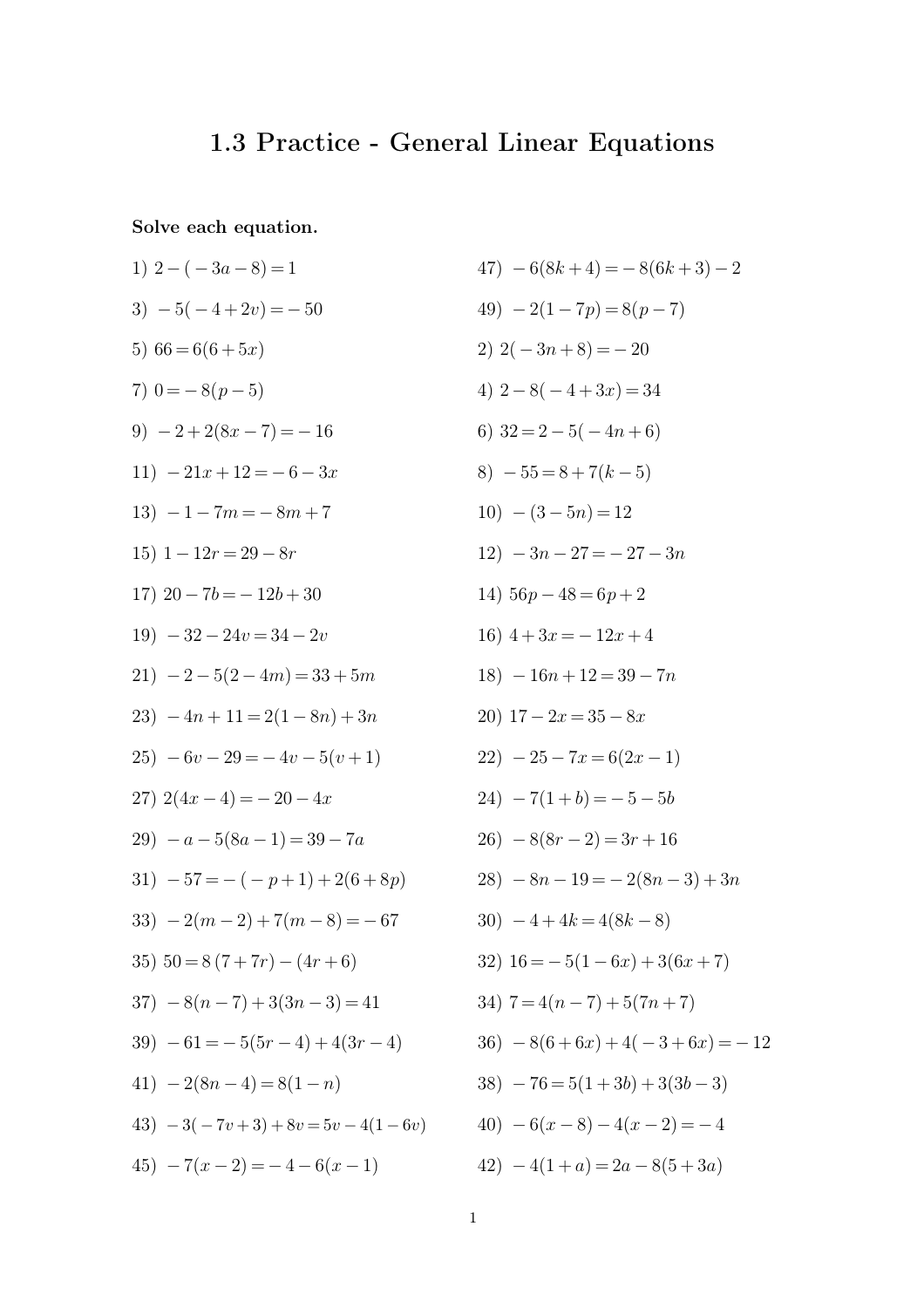44) 
$$
-6(x-3)+5=-2-5(x-5)
$$
  
\n48)  $-5(x+7)=4(-8x-2)$   
\n46)  $-(n+8)+n=-8n+2(4n-4)$   
\n50)  $8(-8n+4)=4(-7n+8)$ 



Beginning and Intermediate Algebra by Tyler Wallace is licensed under a Creative Commons Attribution 3.0 Unported License. (http://creativecommons.org/licenses/by/3.0/)